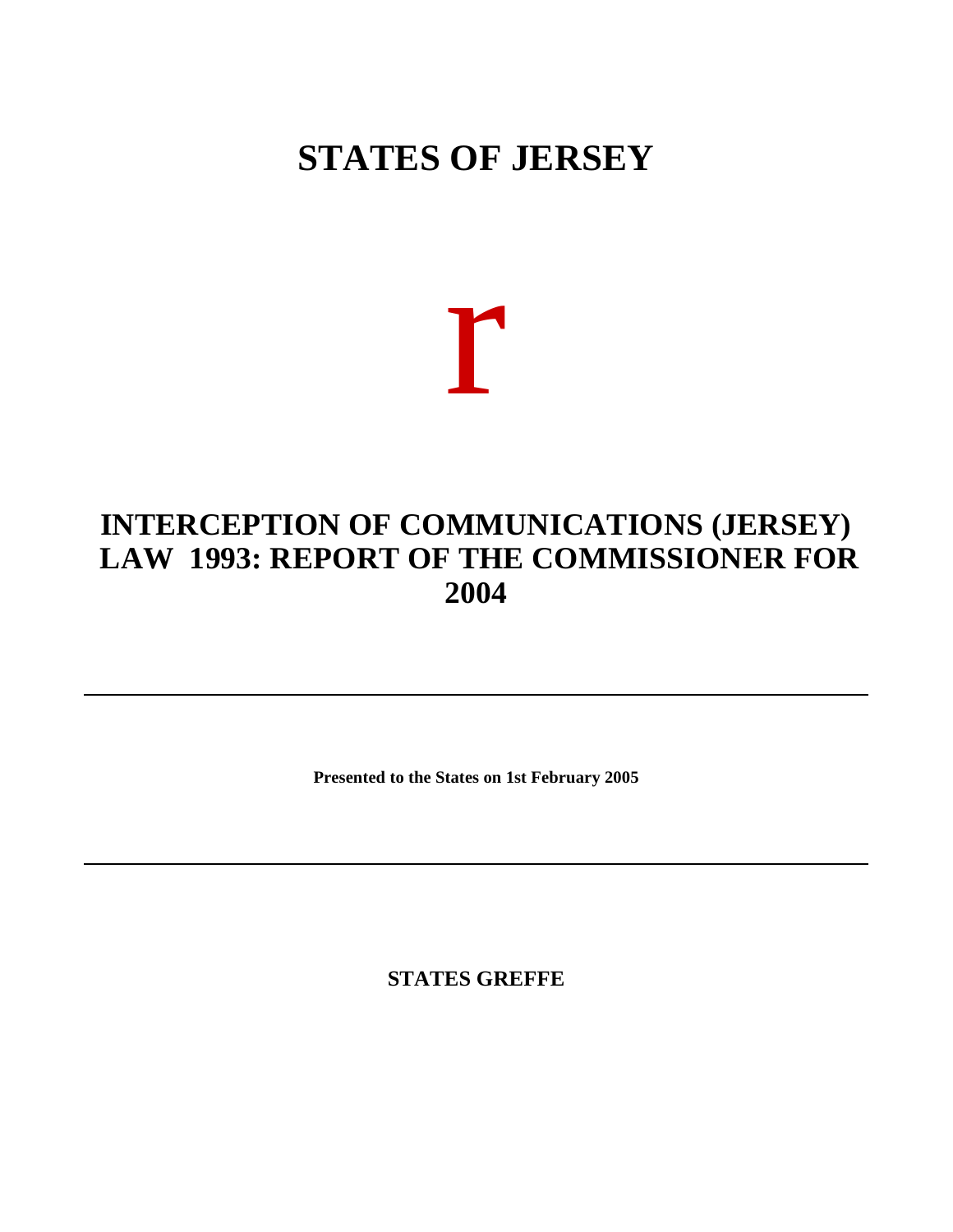#### **REPORT**

- 1. The Interception of Communications (Jersey) Law 1993 makes provision for and in connection with the interception of communications sent by post or by means of the public telecommunications system.
- 2. Article 2 creates the offence of unlawful interception where a person intentionally intercepts  $\epsilon$ communication in the course of its transmission by post or by means of the public telecommunications system. A person is not guilty of an offence under the Article if the communication is intercepted in obedience to a warrant issued by the Attorney General under Article 3 or where alternative defences provided by Article  $2(2)(b)(d)$  are applicable.
- 3. Applications for a warrant are made to the Attorney General by the States of Jersey Police and by the States of Jersey Customs and Excise (Impôts) and are subject to strict requirements and controls.
- 4. By virtue of Article 3(2) the Attorney General shall not issue a warrant unless he considers that a warrant is necessary: (a) in the interests of national security; or (b) for the purpose of preventing or detecting serious crime.
- 5. Serious crime is defined in Article 1(3), the offence being committed only if: (a) it involves the use of violence, results in substantial gain or is conducted by a large number of persons in pursuit of a common purpose; or (b) the offence is one for which a person who has obtained the age of 21 years and has no previous convictions could reasonably be expected to be sentenced to a term of imprisonment for 3 years or more.
- 6. The issue and duration of warrants is covered by Article 5. A warrant shall, unless renewed, cease to have effect at the end of the relevant period, which, under paragraph  $6(a)$ , means 2 months beginning with the day on which it was issued. Under paragraph  $6(2)(b)$ , renewals are for one month, although applications may be made for further renewals.
- 7. The duties of the Commissioner are defined by Article 9 and include the responsibility of keeping under review the functions of the Attorney General, which are conferred on him by Articles 3-6, and the adequacy of any arrangements made for the purposes of Article 7. The Commissioner has the additional duty to give to the Tribunal appointed under Article 8 such assistance as the Tribunal may require for the purpose of enabling it to carry out its functions under the Law.

The Tribunal has not asked for any assistance from me during the year 2004.

- 8. In the discharge of my duties I confirm that the Attorney General has made available to me all the documentation generated in relation to the requests for, and issue of, warrants for interception, including the quarterly reports submitted to the Law Officers during the course of the year. I have examined the documentation. I have discussed the position generally with the Attorney General and with the Solicitor General, and I am satisfied that the Law Officers have exercised the greatest care in the way in which they have issued their warrants.
- 9. In the course of my investigations I also visited Police Headquarters. I had a meeting with the Chief Officer of Police, and Officers of the Customs and Excise (Impôts). I also met the officers who participate in the mechanics of interception at the site where those operations are conducted and I viewed the facilities available to them which are to a standard approved by the Home Office in London. Again this year, I was impressed by the diligent approach to the operations on the part of those involved and the conscientious way in which they carry out their duties.
- 10. I am satisfied that all those concerned in the applications for and execution of warrants have a clear and informed recognition of their obligations. Every effort is made to ensure that interception in each case does not go beyond what is strictly required to intercept communications covered by the warrant.
- 11. A rigorous internal vetting procedure is in place for those engaged in monitoring duties and there exists